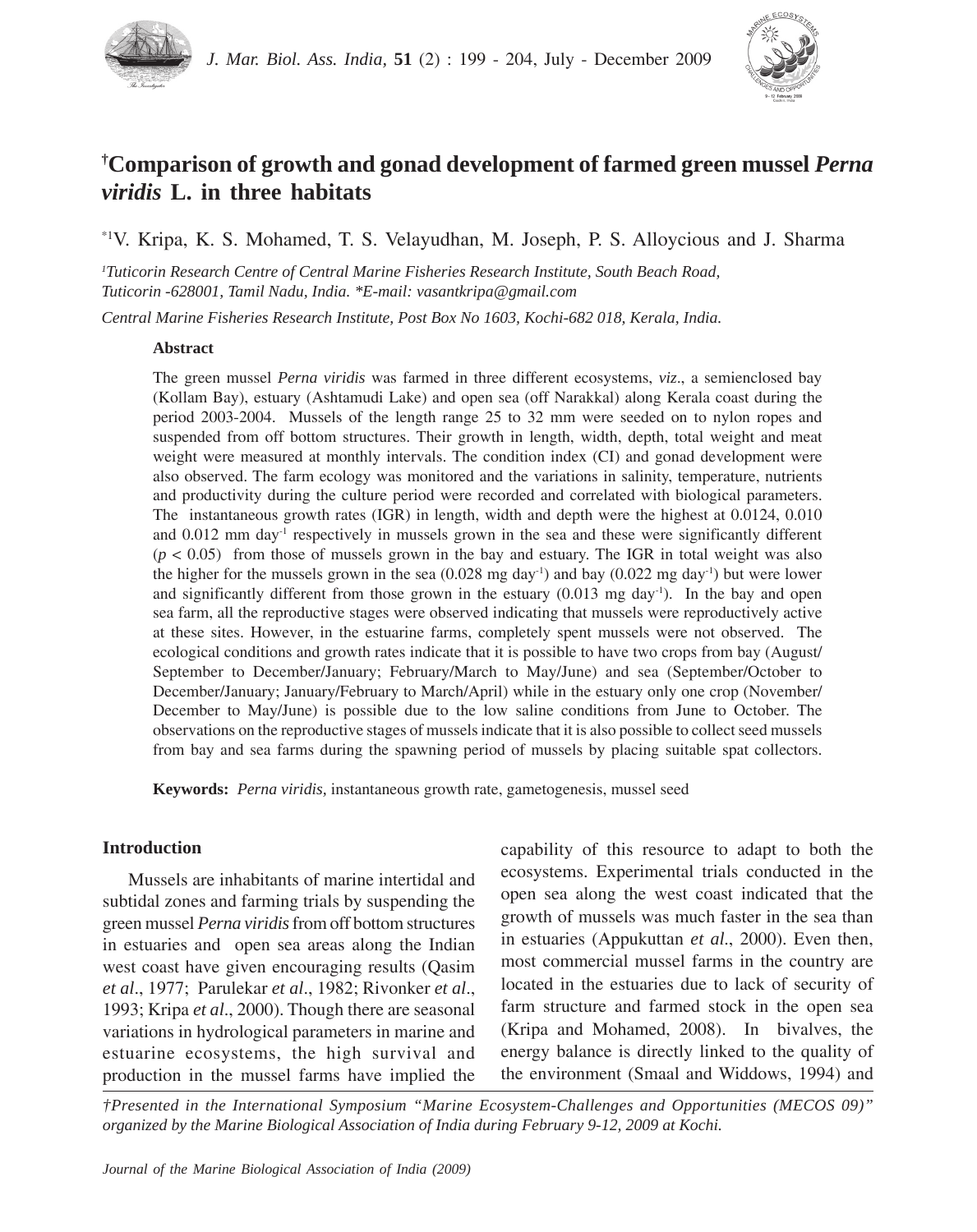positive energy defined as the scope for growth, represents the energy used for growth and/or for reproduction (Resgalla *et al*., 2007). These two biological parameters are significant in mussel farming since they are directly linked to production.

The hydrological conditions of the east and west coasts of India are different. Along the east coast, two spawning peaks for green mussel have been recorded and the potential for seed collection from estuaries has also been indicated (Rajagopal *et al*., 1998). Along the west coast, where mussel farming has developed as a small-scale industry, unavailability of mussel seed in sufficient quantities during the farming period has emerged as a problem. Though there are several mussel farms in the west coast estuaries, large scale settlement of mussel seed in these farms has not been observed.

A study was conducted to evaluate the growth rates of the green mussel farmed in estuary, semienclosed bay and open sea, to compare the gonad development of mussels in these three ecosystems and relate it to the hydrological parameters and to explore the possibility of improving the existing mussel farming practices.

## **Material and Methods**

*Farm structures and seeding***:** The experiment was conducted along the Kerala coast during the period 2003-04 in the Ashtamudi Lake (estuary), Kollam Bay (semi-enclosed bay) and off Narakkal (open sea). The farm structures were wooden off bottom structures of 5 x 5 m size trestles in the estuary since depth was only 1.5 m and wooden rafts of 5 x 5 m size in the bay and sea where depth was 3 to 5 m. Mussel seed of length 25 to 32 mm collected from the intertidal region between Kollam and Kochi were seeded manually during November 2003 for the sea farm and during January 2004 for farming in the bay and estuary. The core material used was nylon rope of 22 mm diameter having a length of 1 m (estuary), 2 m (bay) and 3 m (sea) and the seeded ropes were suspended at a stocking density of 12 ropes m-2 in all the farms. In the estuary, the mussels were to be harvested in June since low saline conditions in the estuary due to heavy rainfall is detrimental to the survival of mussels. Hence, for comparison of growth rates, the

Instantaneous Growth Rate (IGR) of the mussels till they attained 70-80 mm, which is considered as harvestable size, was used.

*Growth rates and gonad maturity***:** For studying the growth rates, monthly samples of 50 numbers of mussels were taken from a mussel rope randomly and three such samples from different ropes from each farm were analyzed. The mussels were cleaned to remove silt and fouling and the length (L), width (W), depth (D) in millimeters and total weight (Twt) and meat weight (Mwt) in grams were noted using digital vernier calipers and balances respectively. The mean values were computed and used for analyses. The IGR was computed following Hopkins (1992),

$$
IGR = \frac{Ln_t - Ln_i}{t}
$$

where,  $Ln_{t}$  is the natural log of the length at time  $t$  and  $Ln_i$  is the natural log of the initial length. IGRs of length (IGR L), width (IGR W), depth (IGR D), total weight (IGR Twt) and meat weight (IGR Mwt) were compared using ANOVA available in SPSS software (Ver. 8). In case of significant differences, Duncan's Multiple Range Test (DMRT) was carried out to find out the significantly different means at 5% level.

Stages of maturity were recorded for each mussel based on gonad smear examined under a microscope and classified as spent/resting, developing, ripe and spawning as described by Narasimham (1980). The percentage occurrence of each stage was used for statistical analysis. Condition Index (CI) was calculated based on internal shell cavity volume and dry weight of soft tissue (Walne, 1970).

#### $(ml)$  $(g) \times 1000$ *Internal ShellCavity Volume ml*  $CI = \frac{Dry\ Soft\ Tissue\ Weight(g) \times}{sqrt{U \cdot x} + \frac{1}{2}}$

*Hydrological parameters***:** Salinity, temperature and pH of seawater collected from farm sites were noted at the site itself using respective probes. Ammonia, phosphate, total suspended solids (TSS), nitrate, nitrite and productivity of the water samples were determined using methods suggested by Strickland and Parsons (1972). To determine the correlation between the environmental and biological parameters, Pearson's correlation was used.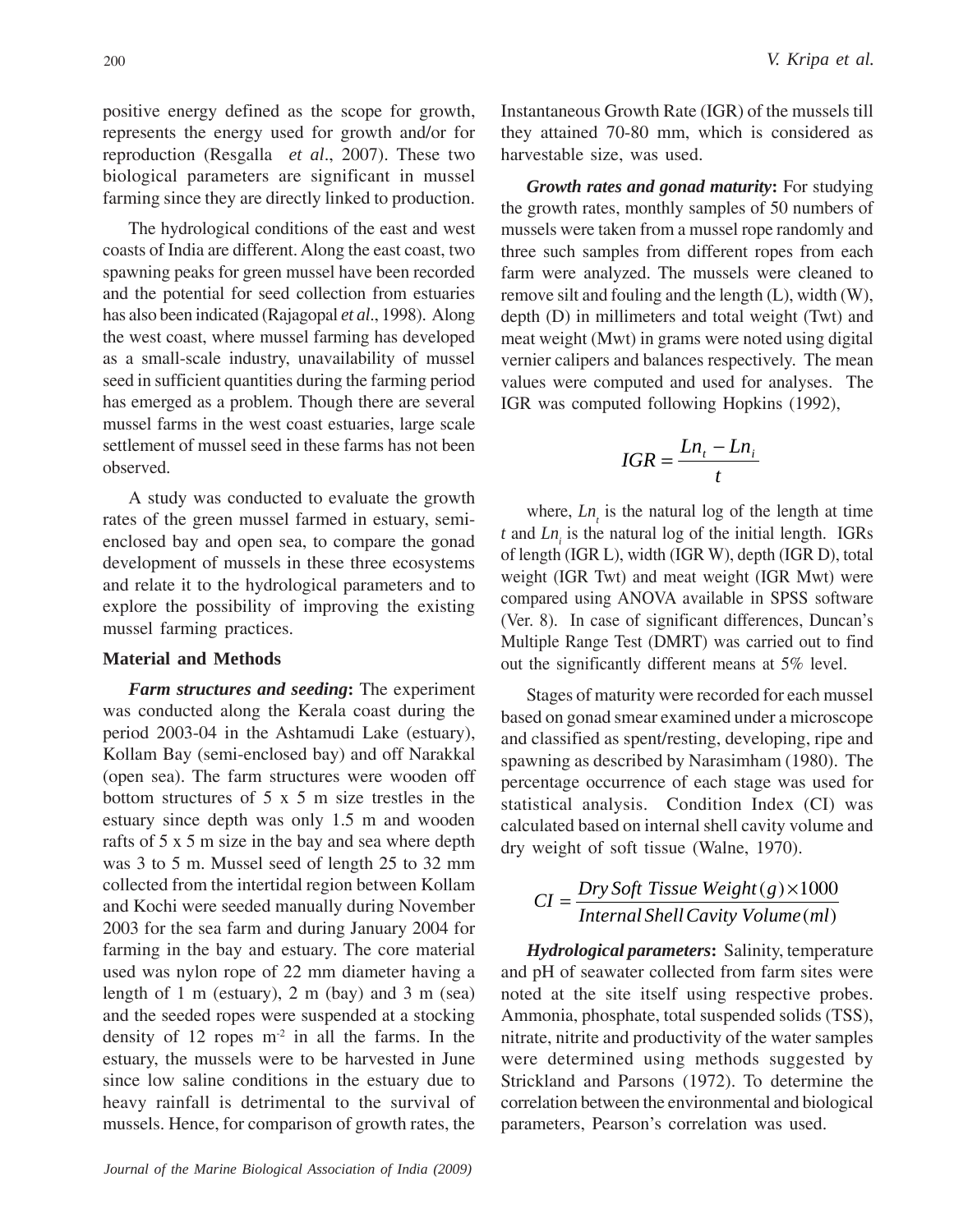# **Results and Discussion**

The IGR in length  $(0.0124 \text{ mm day}^{-1})$ , width  $(0.010 \text{ mm day}^{-1})$  and depth  $(0.012 \text{ mm day}^{-1})$  of the mussels were the highest in mussels grown in the sea and these were significantly different (*p* < 0.05) from that estimated for mussels grown in the bay and estuary. Though the IGRs of these parameters were higher in the bay when compared to the estuary, the variations were not significant ( $p > 0.05$ ). The IGRs of total weight were higher and similar for the mussels grown in the sea  $(0.028 \text{ mg day}^{-1})$  and bay  $(0.022$ mg day-1) but were lower and significantly different  $(p < 0.05)$  from that grown in the estuary  $(0.013 \text{ mg})$ day-1) (Table 1). These growth rates were higher than

Table 1. Average IGR of length (L), width (W), depth (D), total weight (Mwt) and meat weight of *P. viridis* grown in the bay, sea and estuary when the mussels were grown from 25-32mm to harvestable length of 70-80 mm. Results of Dunchans Multiple Regression Test are shown as superscripts. Non- identical superscripts column-wise indicate significant differences (*p* < 0.05).

| Location       | IGR L                 | IGR W               | IGR D                 | <b>IGR</b> Twt        | IGR Mwt               |
|----------------|-----------------------|---------------------|-----------------------|-----------------------|-----------------------|
| Kollam Bay     | 0.0081 <sup>b</sup>   | 0.0076 <sup>b</sup> | 0.0076 <sup>b</sup>   | $0.0225^{\rm a}$      | $0.0264$ <sup>a</sup> |
| Narakkal Sea   | $0.0124$ <sup>a</sup> | 0.0102 <sup>a</sup> | $0.0120$ <sup>a</sup> | $0.0284$ <sup>a</sup> | 0.0419 <sup>b</sup>   |
| Ashtamudi Lake | 0.006 <sup>b</sup>    | 0.005 <sup>b</sup>  | 0.005 <sup>b</sup>    | 0.013 <sup>b</sup>    | 0.013c                |

Table 2. Monthly IGR of length, width, depth, total weight and meat weight of *Perna viridis* grown in Kollam Bay, Narakkal Sea and Ashtamudi Lake (range of length [mm]/ weight [g] given in parenthesis).

| Month         | IGR L            | IGR W            | IGR D            | <b>IGR Twt</b>  | <b>IGR Mwt</b>  |
|---------------|------------------|------------------|------------------|-----------------|-----------------|
|               |                  |                  | Kollam Bay       |                 |                 |
| Feb 2004      | 0.008            | 0.011            | 0.007            | 0.029           | 0.042           |
|               | $(30.0-40.9)$    | $(14.6 - 22.4)$  | $(9.3-12.2)$     | $(1.9 - 5.6)$   | $(0.5-2.2)$     |
| Mar           | 0.009            | 0.006            | 0.010            | 0.024           | 0.023           |
|               | $(40.9 - 56.7)$  | $(22.4 - 27.2)$  | $(12.2 - 16.9)$  | $(5.6 - 12.4)$  | $(2.2 - 4.8)$   |
| April         | 0.006            | 0.005            | 0.006            | 0.014           | 0.014           |
|               | $(56.7 - 79.6)$  | $(27.2 - 36.4)$  | $(16.9 - 23.0)$  | $(12.4 - 27.3)$ | $(4.8 - 10.2)$  |
| June          | 0.002            | 0.003            | 0.004            | 0.008           | 0.010           |
|               | $(79.6 - 88.2)$  | $(36.4 - 39.05)$ | $(23.0 - 27.6)$  | $(27.3 - 38.7)$ | $(10.2 - 16.0)$ |
| August        | 0.0005           | 0.001            | 0.000            | 0.004           | 0.002           |
|               | $(88.2 - 90.3)$  | $(39.05 - 40.9)$ | $(27.6 - 27.6)$  | $(38.7 - 45.8)$ | $(16.0 - 17.8)$ |
| September     | 0.002            | 0.003            | 0.004            | 0.010           | 0.012           |
|               | $(90.3 - 99.1)$  | $(40.9 - 43.8)$  | $(27.6 - 31.3)$  | $(45.8 - 65.5)$ | $(17.8 - 27.4)$ |
| October       | 0.001            | 0.001            | 0.001            | 0.003           | 0.003           |
|               | $(99.1 - 109.7)$ | $(43.8 - 45.2)$  | $(31.3 - 32.51)$ | $(65.5 - 78.9)$ | $(27.4 - 33.1)$ |
|               |                  |                  | Narakkal Sea     |                 |                 |
| November 2003 | 0.010            | 0.014            | 0.010            | 0.015           | 0.031           |
|               | $(25.9 - 38.1)$  | $(14.6 - 24.5)$  | $(9.3 - 13.2)$   | $(3.0 - 5.2)$   | $(0.3-0.9)$     |
| December      | 0.012            | 0.006            | 0.015            | 0.042           | 0.049           |
|               | $(38.1 - 53.9)$  | $(24.5 - 29.2)$  | $(13.2 - 20.0)$  | $(5.2 - 16.2)$  | $(0.9-3.4)$     |
| January 2004  | 0.014            | 0.010            | 0.011            | 0.028           | 0.046           |
|               | $(53.9 - 70.8)$  | $(29.2 - 35.4)$  | $(20.0 - 24.8)$  | $(16.2 - 28.3)$ | $(3.4 - 8.5)$   |
|               |                  |                  | Ashtamudi Lake   |                 |                 |
| February2004  | 0.008            | 0.009            | 0.008            | 0.027           | 0.029           |
|               | $(0-51.2)$       | $(14.6 - 27.3)$  | $(9.3 - 16.6)$   | $(1.9-9.9)$     | $(0.5-3.7)$     |
| March         | 0.006            | 0.004            | 0.004            | 0.016           | 0.010           |
|               | $(51.2 - 60.7)$  | $(27.3 - 31.5)$  | $(16.6 - 19.0)$  | $(9.9-16.2)$    | $(3.7 - 5.3)$   |
| April         | 0.002            | 0.001            | 0.004            | 0.003           | 0.012           |
|               | $(60.7 - 63.6)$  | $(31.5 - 32.6)$  | $(19.0 - 21.4)$  | $(16.2 - 18.9)$ | $(5.3 - 7.3)$   |
| May           | 0.009            | 0.006            | 0.005            | 0.016           | 0.002           |
|               | $(63.6 - 77.9)$  | $(32.6 - 37.1)$  | $(21.4 - 23.8)$  | $(18.9 - 26.3)$ | $(7.3 - 7.6)$   |
| June          | 0.004            | 0.004            | 0.005            | 0.003           | Negative        |
|               | $(77.9-91.4)$    | $(37.1 - 43.9)$  | $(23.8-29.2)$    | $(26.3 - 30)$   | $(7.6-6.8)$     |

*Journal of the Marine Biological Association of India (2009)*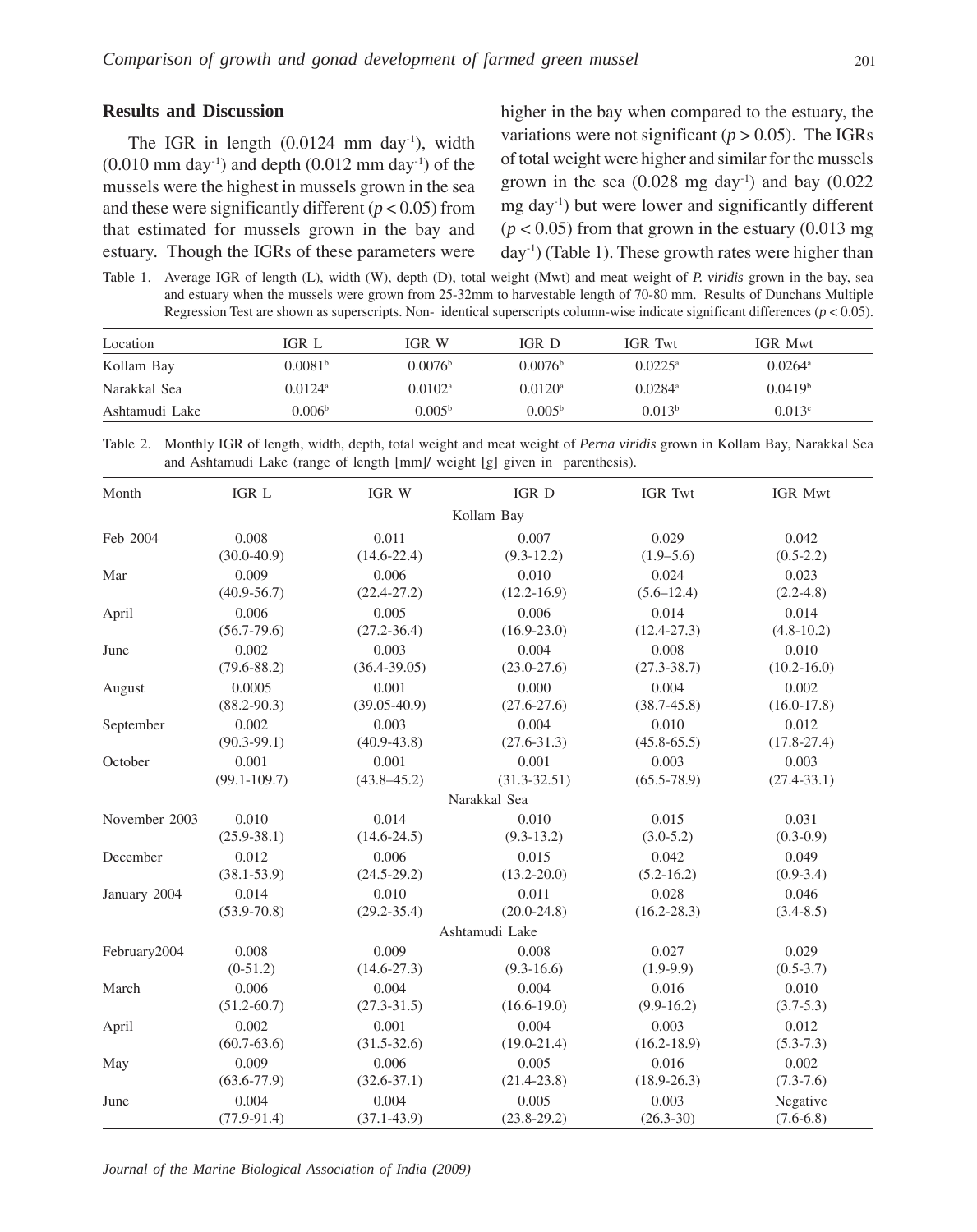|                | Sl. No. Hydrographic parameter       | Kollam Bay     | Ashtamudi Lake | Narakkal Sea  |
|----------------|--------------------------------------|----------------|----------------|---------------|
| 1              | Salinity (ppt)                       | $32 - 35$      | $-31$<br>9     | $32.1 - 33.4$ |
| 2              | Temperature $(^{O}C)$                | $27 - 30$      | $26 - 30$      | $28.1 - 29$   |
| 3              | Dissolved oxygen (mg $L^{-1}$ )      | $4.5 - 7.4$    | $3.8 - 6.91$   | $4.5 - 4.8$   |
| $\overline{4}$ | Ammonia ( $\mu$ mol $l^{-1}$ )       | $0.98 - 31.5$  | $0.59 - 49.84$ | $2.05 - 3.25$ |
| 5              | Phosphate ( $\mu$ mol $l^{-1}$ )     | $0.45 - 2.85$  | $0.39 - 1.92$  | $0.29 - 0.96$ |
| 6              | Total Suspended Solids $(mg l^{-1})$ | $15.4 - 33.4$  | $21.4 - 57.8$  | $18.3 - 27.1$ |
| $\tau$         | Nitrate ( $\mu$ mol $1^{-1}$ )       | $0.11 - 18.55$ | $0.2 - 0.49$   | $0.04 - 0.47$ |
| 8              | Nitrite ( $\mu$ mol $l^{-1}$ )       | $0.2 - 21.7$   | -4.59<br>0     | $0.22 - 0.24$ |
| 9              | Productivity mg $C^{-1}L^{-1}$       | $0.42 - 4.36$  | $0.8 - 4.26$   | $2.35 - 3.25$ |

Table 3. Range in environmental parameters recorded at the mussel farm sites during the study period

that observed along the east coast (83 to 85 mm in one year) (Rajagopal *et al*., 1998). The farming in the bay was continued for six months till the mussels reached a maximum length of 109.7 mm. During this period the IGRs were lower than that observed in the initial stages (Table 2). In Edaiyur estuary also, similar reduction in growth rates were observed in older mussels (Rajagopal *et al*., 1998). It is known that older mussels have poor growth rate due to reduced metabolic activity (Cheung, 1993) and increased gamete production (Hilbish, 1986). The IGR in length, total weight and meat weight in the bay were found to be positively correlated with temperature and negatively with TSS in the bay while in the sea farm, these IGRs had positive correlation with phosphate and nitrate (Tables 3 and 4). Temperatures above 20°C (Incze *et al.*, 1980) and variations in salinity (Bøhle, 1972) have been found to decrease the growth in the blue mussel *Mytilus edulis*. Similar results were found in another mussel species, *Choromytilus chorus* (Navarro, 1988).

Table 4. Significant correlations between the biological and environmental parameters in the experimental mussel farms (correlation coefficients are given in parenthesis)

| Location       | Parameter      | Correlation                                         |
|----------------|----------------|-----------------------------------------------------|
| Kollam Bay     | SRG L          | Temp (0.76), TSS (-0.57)                            |
|                | <b>IGR Twt</b> | Temp (0.78), TSS (-0.69)                            |
|                | IGR Mwt        | Temp (0.68), TSS (-0.72)                            |
|                | Maturity       | Sal (-0.83)                                         |
| Ashtamudi Lake | <b>IGR Mwt</b> | Sal (0.68)                                          |
| Narakkal Sea   | SRG L          | $PO_{4}(0.958)$ , NO <sub>3</sub> $(0.958)$         |
|                | <b>IGR Twt</b> | NO <sub>2</sub> (0.846)<br>PO <sub>4</sub> (0.846), |
|                | IGR Mwt        | $PO_{4}(0.984),$<br>NO <sub>3</sub> (0.984)         |
|                | Mature         | PO <sub>4</sub> (0.98),<br>NO <sub>3</sub> (0.97)   |
|                | Spent          | NO <sub>2</sub> (0.94)<br>$PO_{(0.97)}$ ,           |

The gonad of male and female mussels developed and became ripe (mature) in all the three ecosystems. Spent mussels were recorded in the bay and sea farms indicating spawning. Similar to the IGR the maturity of mussels in the sea farm was positively related to phosphate and nitrate while in the bay, maturity was negatively correlated to salinity. It has been observed that high salinities (24 and 30‰) increased the filtration rate in *P. viridis* (Rajesh *et al*., 1998) and dry tissue weight in the mussel *C. chorus* (Navarro, 1988). The condition index (CI) of the mussels were high (>500) in the bay and sea. In the bay the CI was positively correlated with maturity. Temperature has a positive effect on gametogenesis of mussels and for inducing spawning in temperate waters (Seed, 1976; Myint and Tyler, 1982) and in the green mussel farm of Edaiyur backwaters (Rajagopal *et al*., 1998). Most bivalves along the west coast spawn during the postmonsoon period from October to December (Mane and Nagabhushanum, 1988; Kripa, 1998). In the present study, in the estuary there was no correlation between maturity stages and environmental parameters. Spawning had occurred as indicated by the partially spent mussels but completely spent mussels were not observed.

In the bay and sea farms mussel seed (5 to 25 mm) settlement was seen on the anchor ropes, floats and anchors. In the sea farm seed settlement was obtained in February within three months of seeding. In the bay farm seed settlement was obtained in March, August and September. Along the east coast higher spat settlement was obtained in the coastal waters and low seed settlement was observed in the backwaters of Edaiyur estuary (Rajagopal *et al*., 1998). This estuary had a near-stable salinity due to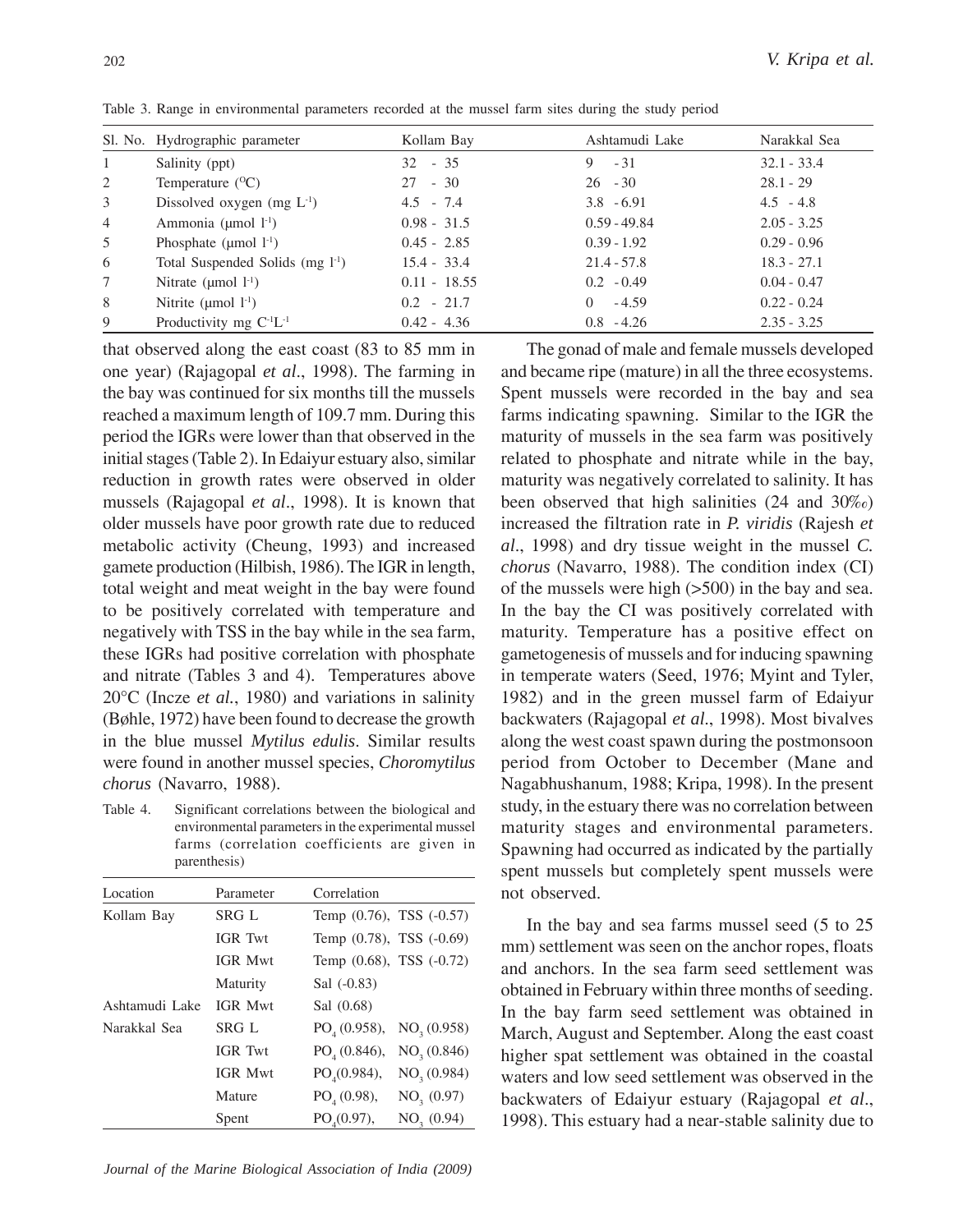opening of a sandbar which raised the salinity even during the monsoon period. Similarly in Mulky Estuary along the west coast of India, mussel seed settlement was observed during February (Mohamed *et al*., 1998) when marine conditions prevailed. In the present study the salinity profile of the bay was stable which supported gametogenesis and variations in temperature and salinity would have triggered spawning. Seed settlement also occurred here since the salinity was high  $(>25\%)$ . However in Ashtamudi Lake although spawning occurred successful spatfall did not take place.

The study indicated that all the three ecosystems are favorable for the farming of mussels. The advantage of farms in the sea and bay is that it is possible to obtain mussels larger than 80 mm during an extended farming period. The ecological conditions indicate that it is possible to have two crops from bay (August/September to December/January; February/March to May/June) and sea (September/ October to December/January; January/February to March/April) while in the estuary only one crop (November/December to May/June) is possible due to the low saline conditions from June to October.

The gonad development, spawning and seed settlement in the sea and bay farms also imply the potential for collecting mussel seed during February/ March from the sea farm and August/September from the bay farm by placing suitable seed collectors. Based on the high IGRs in the open sea ecosystem it is recommended that open sea mussel farming should be encouraged by the governments and development agencies. Since mussel seed was obtained from the experimental rafts, it is suggested that more research and development programmes should be focused on feasibility of large scale collection of mussel seed using seed collectors which can partly resolve the scarcity of seed and also can open up avenues for the development of ancillary activity related to mussel farming. The risk of open sea farms was also evident during the experimental period when part of the mussel crop was lost due to theft. This can be overcome if several raft farms are moored and a common security is arranged on the rafts. However, legal policies supporting open sea farming need to be put in place more farmers to utilize the productive open sea ecosystems.

## **Acknowledgements**

The authors are thankful to the Director, CMFRI for the facilities and to Dr. K. K. Appukuttan, Former Head of Molluscan Fisheries Division, CMFRI for encouragement during the study period. The financial support by the National Agricultural Technology Project (NATP) of ICAR is gratefully acknowledged.

### **References**

- Appukuttan, K. K., V. Kripa, T. S. Velayudhan, K. S. Mohamed, A. C. C. Victor, P. S. Kuriakose, P. Laxmilatha and P. Muthiah. 2000. *In*: V. N. Pillai (Ed.) *Bivalve Mariculture in India. A Success Story in Coastal Ecosystem Development*. Publication by Asia Pacific Association of Agricultural Research Institutions, FAO*.* (APAARI Publication 2000/1), 55 pp.
- Bohle, H. 1972. Effects of adaptation to reduced salinity on filtration activity and growth of mussels (*Mytilus edulis* L.). *J. Exp. Mar. Biol. Ecol.,* 10: 41 - 47.
- Cheung, S. G. 1993. Population dynamics and energy budgets of green-lipped mussel *Perna viridis* Linnaeus in a polluted harbour. *J. Exp. Mar. Biol. Ecol*., 168: 1 - 24.
- Hilbish, T. J. 1986. Growth trajectories of shell and soft tissue in bivalves: seasonal variation in *Mytilus edulis* L. *J. Exp. Mar. Biol. Ecol.,* 96: 103 - 113.
- Hopkins, K. D. 1992. Reporting fish growth: A review of the basics. *J. World Aquaculture Society,* 23: 173 - 179.
- Incze, L. S., R. A. Lutz and L. Watling. 1980. Relationships between effects of environmental temperature and seston on growth and mortality of *Mytilus edulis* in a temperate northern estuary. *Mar. Biol.,* (57): 147-156
- Kripa, V. 1998. Studies on the biology and experimental culture of the rock oyster *Saccostrea cucullata* (Born). *Ph.D. Thesis*. Cochin University of Science and Technology, 216 pp.
- Kripa, V. and K. S. Mohamed. 2008. Green mussel (*Perna viridis*) farming in India, Technology diffusion process and socioeconomic impacts. *J. World Aquaculture Society,* 9(5): 612 - 613.
- Mane, U. H. and R. Nagabhushanam. 1988. Reproduction in edible bivalve shellfishes of Ratnagiri coast. *Bull. Cent. Mar. Fish. Res. Inst.,* 42(1): 167 - 176.
- Mohamed, K. S., C. Muthiah, D. Nagaraja and G. S. Kumar. 1998. Initiation of marine mussel culture activities in Dakshina Kannada District, Karnataka. *Mar. Fish. Infor. Serv. T & E Ser.,* 155: 10 - 15.
- Myint, M. U. and P. A. Tyler. 1982. Effects of temperature, nutritive and metal stressors on the reproductive biology of *Mytilus edulis*. *Mar. Biol*., 67: 209 - 223.